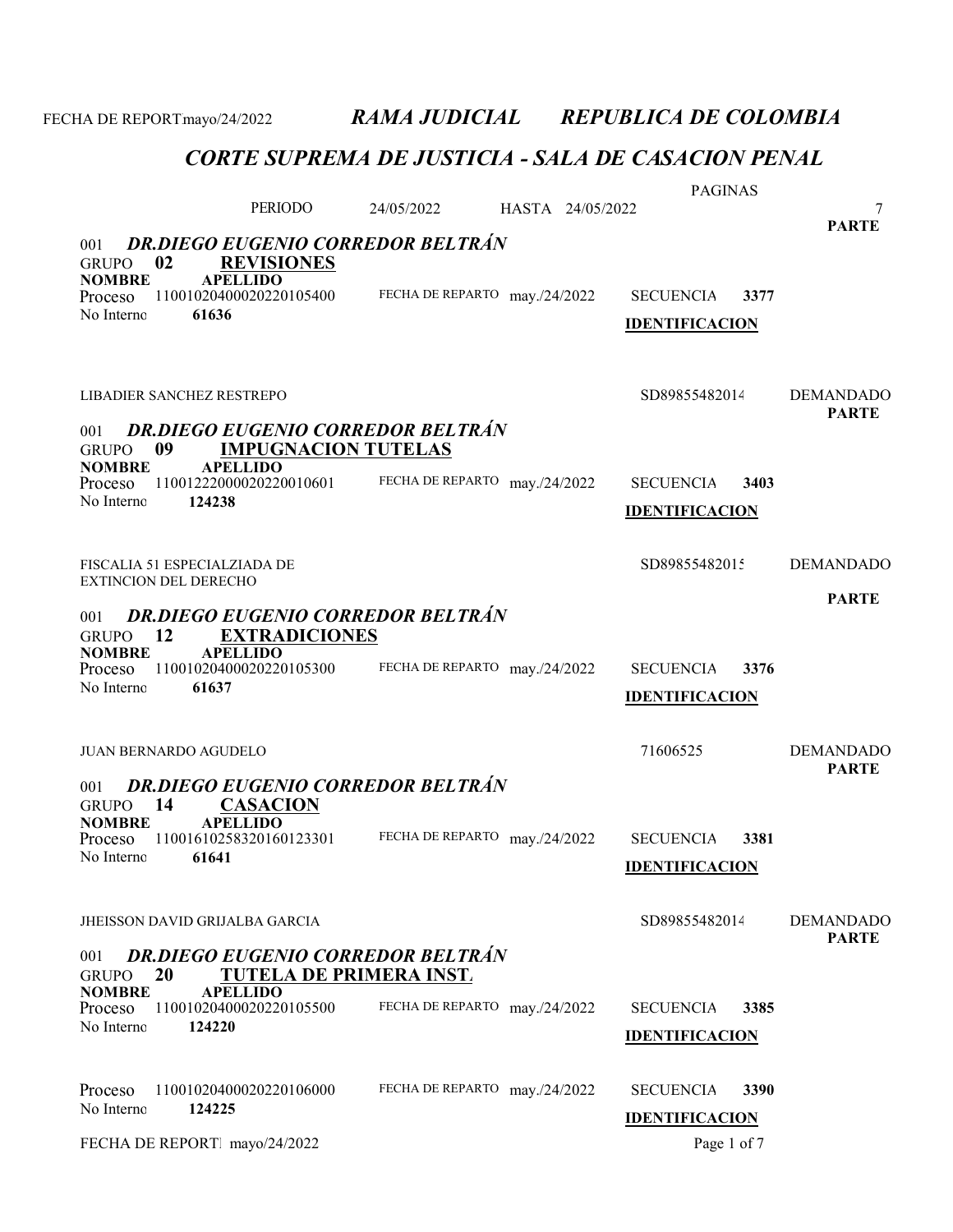|                                                                                                                                  |                                | <b>PAGINAS</b>                                    |                                  |
|----------------------------------------------------------------------------------------------------------------------------------|--------------------------------|---------------------------------------------------|----------------------------------|
| SALA PENAL DEL TRIBUNAL SUPERIOR<br>DEL DISTRITO JUDI                                                                            |                                | SD89855482015                                     | <b>DEMANDADO</b>                 |
| <b>DR.DIEGO EUGENIO CORREDOR BELTRÁN</b><br>001<br><b>DEFINICION DE COMPETEN</b><br>33<br><b>GRUPO</b>                           |                                |                                                   | <b>PARTE</b>                     |
| <b>APELLIDO</b><br><b>NOMBRE</b><br>Proceso<br>11001600072120170134601<br>61642<br>No Interno                                    | FECHA DE REPARTO may./24/2022  | <b>SECUENCIA</b><br>3382<br><b>IDENTIFICACION</b> |                                  |
| JHONATAN ANDRES SUAREZ<br><b>COLMENARES</b>                                                                                      |                                | SD89855482014                                     | <b>DEMANDADO</b>                 |
| PERIODO                                                                                                                          | 24/05/2022<br>HASTA 24/05/2022 |                                                   | 7<br><b>PARTE</b>                |
| <b>DR.HUGO QUINTERO BERNATE</b><br>002<br>08<br><b>IMPEDIMENTOS Y RECUSA</b><br><b>GRUPO</b><br><b>APELLIDO</b><br><b>NOMBRE</b> |                                |                                                   |                                  |
| 76001600019920170253001<br>Proceso<br>No Interno<br>61644                                                                        | FECHA DE REPARTO may./24/2022  | <b>SECUENCIA</b><br>3384<br><b>IDENTIFICACION</b> |                                  |
| LILIANA URREA BONILLA                                                                                                            |                                | SD89855482015                                     | <b>DEMANDADO</b><br><b>PARTE</b> |
| <b>DR.HUGO QUINTERO BERNATE</b><br>002<br><b>IMPUGNACION TUTELAS</b><br>09<br><b>GRUPO</b>                                       |                                |                                                   |                                  |
| <b>APELLIDO</b><br><b>NOMBRE</b><br>11001220400020220185901<br>Proceso<br>124237<br>No Interno                                   | FECHA DE REPARTO may./24/2022  | <b>SECUENCIA</b><br>3402<br><b>IDENTIFICACION</b> |                                  |
| <b>JUZGADO 67 PENAL MUNICIPAL CON</b><br><b>FUNCION DE CONTROL</b>                                                               |                                | SD89855482015                                     | <b>DEMANDADO</b>                 |
| <b>DR.HUGO QUINTERO BERNATE</b><br>002<br><b>EXTRADICIONES</b><br><b>12</b><br><b>GRUPO</b>                                      |                                |                                                   | <b>PARTE</b>                     |
| <b>NOMBRE</b><br><b>APELLIDO</b><br>11001020400020220105100<br>Proceso<br>61634<br>No Interno                                    | FECHA DE REPARTO may./24/2022  | 3374<br><b>SECUENCIA</b><br><b>IDENTIFICACION</b> |                                  |
| DABINSSON NIÑO MEYER                                                                                                             |                                | 91526622                                          | <b>DEMANDADO</b><br><b>PARTE</b> |
| <b>DR.HUGO QUINTERO BERNATE</b><br>002<br>14<br><b>GRUPO</b><br><u>CASACION</u><br><b>NOMBRE</b><br><b>APELLIDO</b>              |                                |                                                   |                                  |
| 11001600000020140091101<br>Proceso<br>No Interno<br>61639                                                                        | FECHA DE REPARTO may./24/2022  | <b>SECUENCIA</b><br>3379<br><b>IDENTIFICACION</b> |                                  |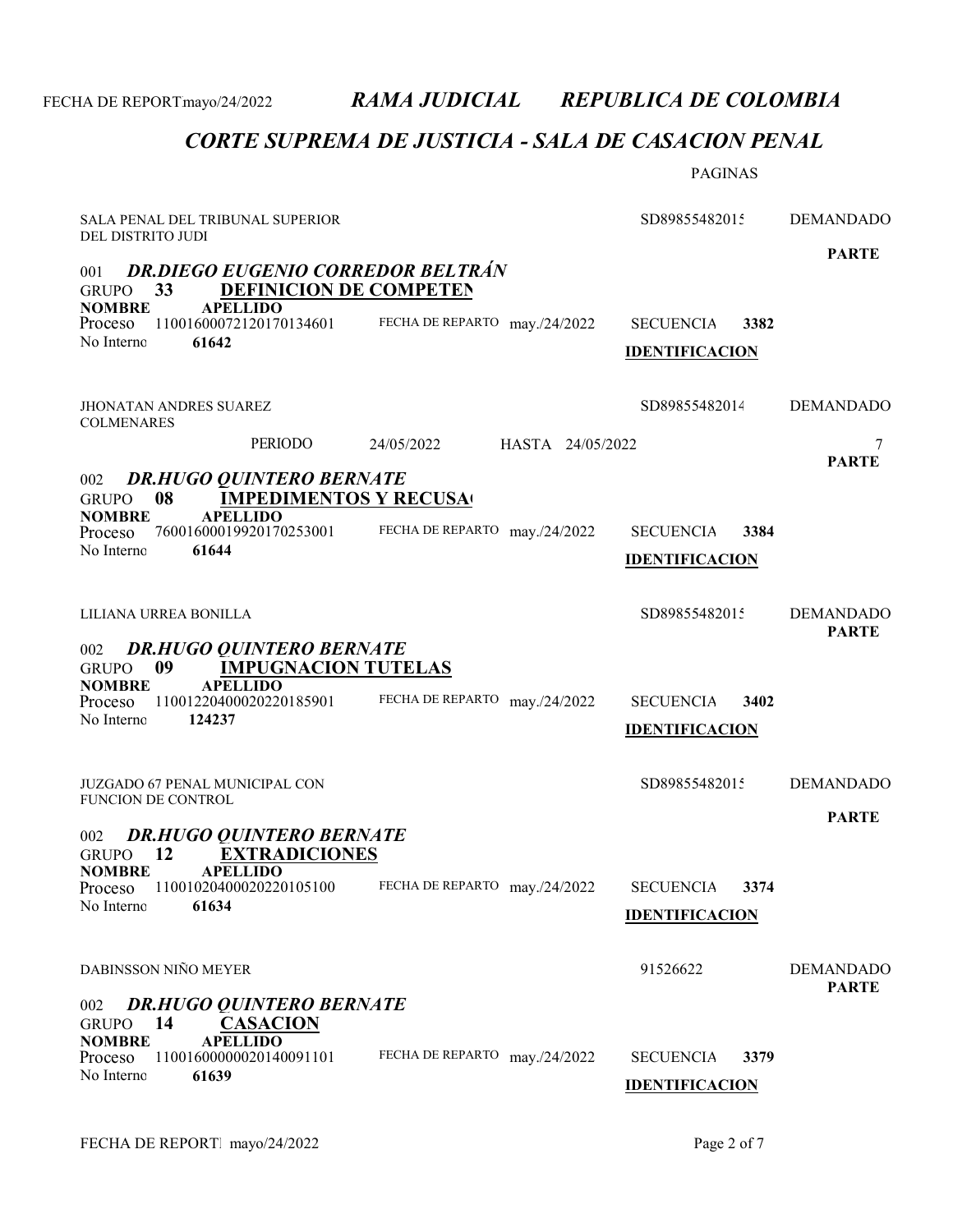| JOHN RIVEROS MANTILLA                                                                                                                               |                                | <b>PAGINAS</b><br>SD89855482014                   | <b>DEMANDADO</b><br><b>PARTE</b>      |  |  |
|-----------------------------------------------------------------------------------------------------------------------------------------------------|--------------------------------|---------------------------------------------------|---------------------------------------|--|--|
| <b>DR.HUGO QUINTERO BERNATE</b><br>002<br>TUTELA DE PRIMERA INST.<br>20<br><b>GRUPO</b>                                                             |                                |                                                   |                                       |  |  |
| <b>NOMBRE</b><br><b>APELLIDO</b><br>11001020400020220105600<br><b>Proceso</b><br>124221<br>No Interno                                               | FECHA DE REPARTO may./24/2022  | 3386<br><b>SECUENCIA</b><br><b>IDENTIFICACION</b> |                                       |  |  |
| Proceso<br>11001020400020220106100<br>No Interno<br>124226                                                                                          | FECHA DE REPARTO may./24/2022  | <b>SECUENCIA</b><br>3391<br><b>IDENTIFICACION</b> |                                       |  |  |
| SALA PENAL DEL TRIBUNAL SUPERIOR<br>DEL DISTRITO JUDI                                                                                               |                                | SD89855482015                                     | <b>DEMANDADO</b>                      |  |  |
| <b>DR.HUGO QUINTERO BERNATE</b><br>002<br><b>DEFINICION DE COMPETEN</b><br>33<br><b>GRUPO</b>                                                       |                                |                                                   | <b>PARTE</b>                          |  |  |
| <b>NOMBRE</b><br><b>APELLIDO</b><br>76233600017220220015201<br>Proceso<br>No Interno<br>61643                                                       | FECHA DE REPARTO may./24/2022  | <b>SECUENCIA</b><br>3383<br><b>IDENTIFICACION</b> |                                       |  |  |
| OMAR ANDREY ERAZO TELLO<br><b>PERIODO</b>                                                                                                           | 24/05/2022<br>HASTA 24/05/2022 | SD89855482014                                     | <b>DEMANDADO</b><br>7<br><b>PARTE</b> |  |  |
| <b>DR.GERSON CHAVERRA CASTRO</b><br>003<br><b>IMPUGNACION TUTELAS</b><br>09<br><b>GRUPO</b>                                                         |                                |                                                   |                                       |  |  |
| <b>APELLIDO</b><br><b>NOMBRE</b><br>08001220400020220002701<br>Proceso<br>No Interno<br>124232                                                      | FECHA DE REPARTO may./24/2022  | <b>SECUENCIA</b><br>3397<br><b>IDENTIFICACION</b> |                                       |  |  |
| 20001220400220220029701<br>Proceso<br>124240<br>No Interno                                                                                          | FECHA DE REPARTO may./24/2022  | <b>SECUENCIA</b><br>3405<br><b>IDENTIFICACION</b> |                                       |  |  |
| JUZGADO PRIMERO PENAL DEL CIRCUITO<br>PARA ADOLESCENT                                                                                               |                                | SD89855482015                                     | <b>DEMANDADO</b>                      |  |  |
| <b>PARTE</b><br><b>DR.GERSON CHAVERRA CASTRO</b><br>003<br><b>TUTELA DE PRIMERA INST.</b><br>20<br><b>GRUPO</b><br><b>NOMBRE</b><br><b>APELLIDO</b> |                                |                                                   |                                       |  |  |
| Proceso<br>11001020400020220106300<br>No Interno<br>124228                                                                                          | FECHA DE REPARTO may./24/2022  | <b>SECUENCIA</b><br>3393<br><b>IDENTIFICACION</b> |                                       |  |  |
| SALA DE DESCONGESTION NO. 4 DE LA<br><b>SALA DE CASACION</b>                                                                                        |                                | SD89855482015                                     | <b>DEMANDADO</b>                      |  |  |
| FECHA DE REPORT mayo/24/2022                                                                                                                        |                                | Page 3 of 7                                       |                                       |  |  |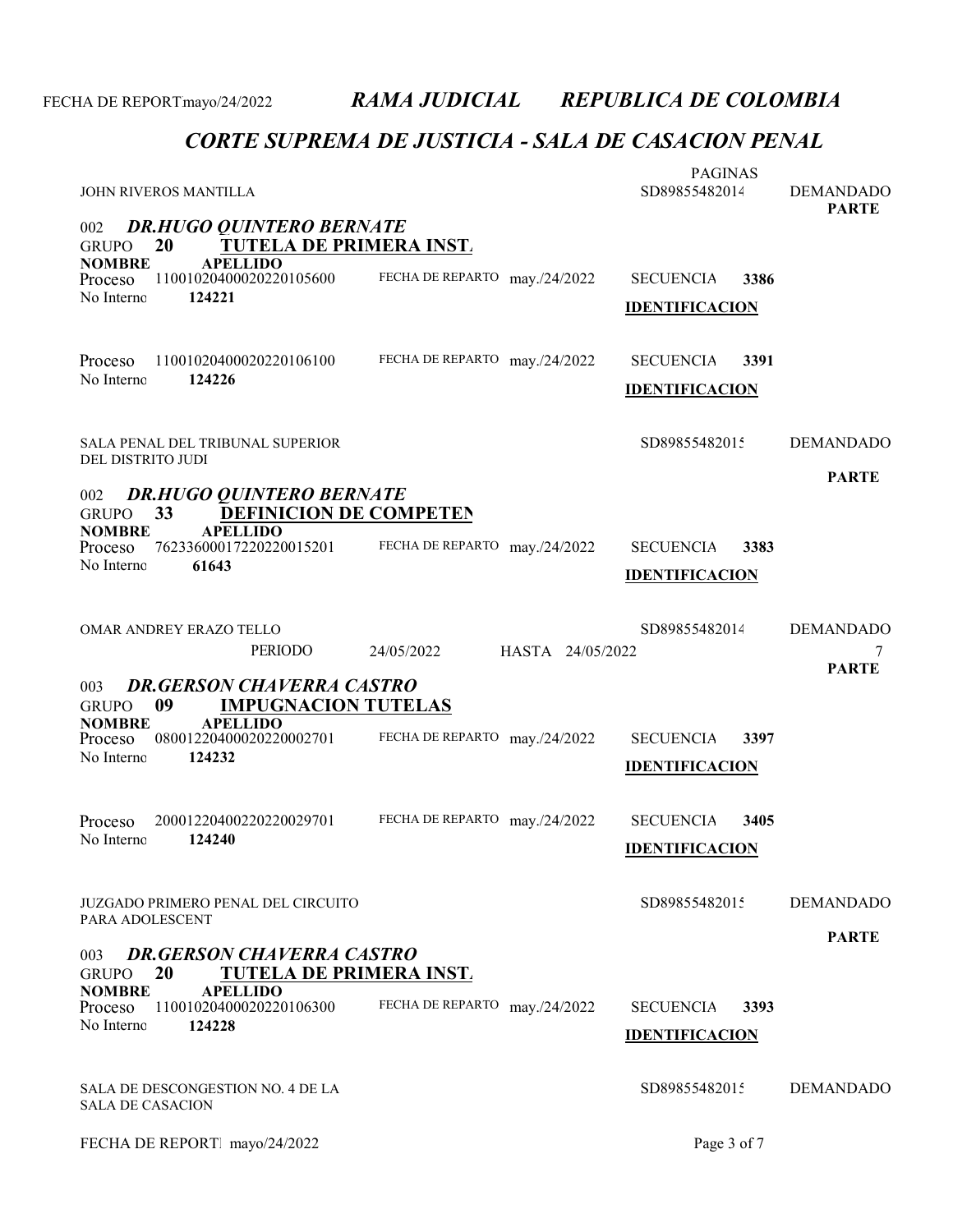|                                                                                                     | PERIODO                                       |                               |                  | HASTA 24/05/2022 | <b>PAGINAS</b>        |      | 7                                |
|-----------------------------------------------------------------------------------------------------|-----------------------------------------------|-------------------------------|------------------|------------------|-----------------------|------|----------------------------------|
|                                                                                                     |                                               | 24/05/2022                    |                  |                  |                       |      | <b>PARTE</b>                     |
| <b>DR.LUIS ANTONIO HERNANDEZ BARBOSA</b><br>005<br><b>IMPUGNACION TUTELAS</b><br>09<br><b>GRUPO</b> |                                               |                               |                  |                  |                       |      |                                  |
| <b>NOMBRE</b><br>Proceso                                                                            | <b>APELLIDO</b><br>11001220400020220162701    | FECHA DE REPARTO may./24/2022 |                  |                  | <b>SECUENCIA</b>      | 3399 |                                  |
| No Interno<br>124234                                                                                |                                               |                               |                  |                  | <b>IDENTIFICACION</b> |      |                                  |
|                                                                                                     |                                               |                               |                  |                  |                       |      |                                  |
| Proceso                                                                                             | 11001220400020220178101                       | FECHA DE REPARTO may./24/2022 |                  |                  | <b>SECUENCIA</b>      | 3401 |                                  |
| No Interno<br>124236                                                                                |                                               |                               |                  |                  | <b>IDENTIFICACION</b> |      |                                  |
|                                                                                                     |                                               |                               |                  |                  |                       |      |                                  |
| FISCALIA 22 DELEGADA ANTE EL<br>TRIBUNAL SUPERIOR DEL                                               |                                               |                               |                  |                  | SD89855482015         |      | <b>DEMANDADO</b>                 |
| 005                                                                                                 | <b>DR.LUIS ANTONIO HERNANDEZ BARBOSA</b>      |                               |                  |                  |                       |      | <b>PARTE</b>                     |
| 20<br><b>GRUPO</b><br><b>NOMBRE</b>                                                                 | TUTELA DE PRIMERA INST.<br><b>APELLIDO</b>    |                               |                  |                  |                       |      |                                  |
| Proceso<br>No Interno<br>124227                                                                     | 11001020400020220106200                       | FECHA DE REPARTO may./24/2022 |                  |                  | <b>SECUENCIA</b>      | 3392 |                                  |
|                                                                                                     |                                               |                               |                  |                  | <b>IDENTIFICACION</b> |      |                                  |
| SALA DE CASACION LABORAL DE LA                                                                      |                                               |                               |                  |                  | SD89855482015         |      | <b>DEMANDADO</b>                 |
|                                                                                                     |                                               |                               |                  |                  |                       |      |                                  |
| CORTE SUPREMA DE JU                                                                                 |                                               |                               |                  |                  |                       |      |                                  |
|                                                                                                     | PERIODO                                       | 24/05/2022                    | HASTA 24/05/2022 |                  |                       |      | 7<br><b>PARTE</b>                |
| 006                                                                                                 | DRA, MYRIAM AVILA ROLDAN                      |                               |                  |                  |                       |      |                                  |
| 09<br><b>GRUPO</b><br><b>NOMBRE</b>                                                                 | <b>IMPUGNACION TUTELAS</b><br><b>APELLIDO</b> |                               |                  |                  |                       |      |                                  |
| Proceso<br>No Interno<br>124233                                                                     | 11001020500020220018502                       | FECHA DE REPARTO may./24/2022 |                  |                  | <b>SECUENCIA</b>      | 3398 |                                  |
|                                                                                                     |                                               |                               |                  |                  | <b>IDENTIFICACION</b> |      |                                  |
| Proceso                                                                                             | 17001220400020220011501                       | FECHA DE REPARTO may./24/2022 |                  |                  | <b>SECUENCIA</b>      | 3404 |                                  |
| 124239<br>No Interno                                                                                |                                               |                               |                  |                  | <b>IDENTIFICACION</b> |      |                                  |
|                                                                                                     |                                               |                               |                  |                  |                       |      |                                  |
| COMISION SECCIONAL DE DISCIPLINA<br><b>JUDICIAL DE CALDA</b>                                        |                                               |                               |                  |                  | SD89855482015         |      | <b>DEMANDADO</b>                 |
|                                                                                                     |                                               |                               |                  |                  |                       |      | <b>PARTE</b>                     |
| 006<br>14<br><b>GRUPO</b>                                                                           | DRA.MYRIAM AVILA ROLDAN<br><b>CASACION</b>    |                               |                  |                  |                       |      |                                  |
| <b>NOMBRE</b><br>Proceso                                                                            | <b>APELLIDO</b><br>11001600001720200094301    | FECHA DE REPARTO may./24/2022 |                  |                  | <b>SECUENCIA</b>      | 3380 |                                  |
| No Interno<br>61640                                                                                 |                                               |                               |                  |                  | <b>IDENTIFICACION</b> |      |                                  |
|                                                                                                     |                                               |                               |                  |                  |                       |      |                                  |
| ALDIVIER PEREZ HERNANDEZ                                                                            |                                               |                               |                  |                  | SD89855482014         |      | <b>DEMANDADO</b><br><b>PARTE</b> |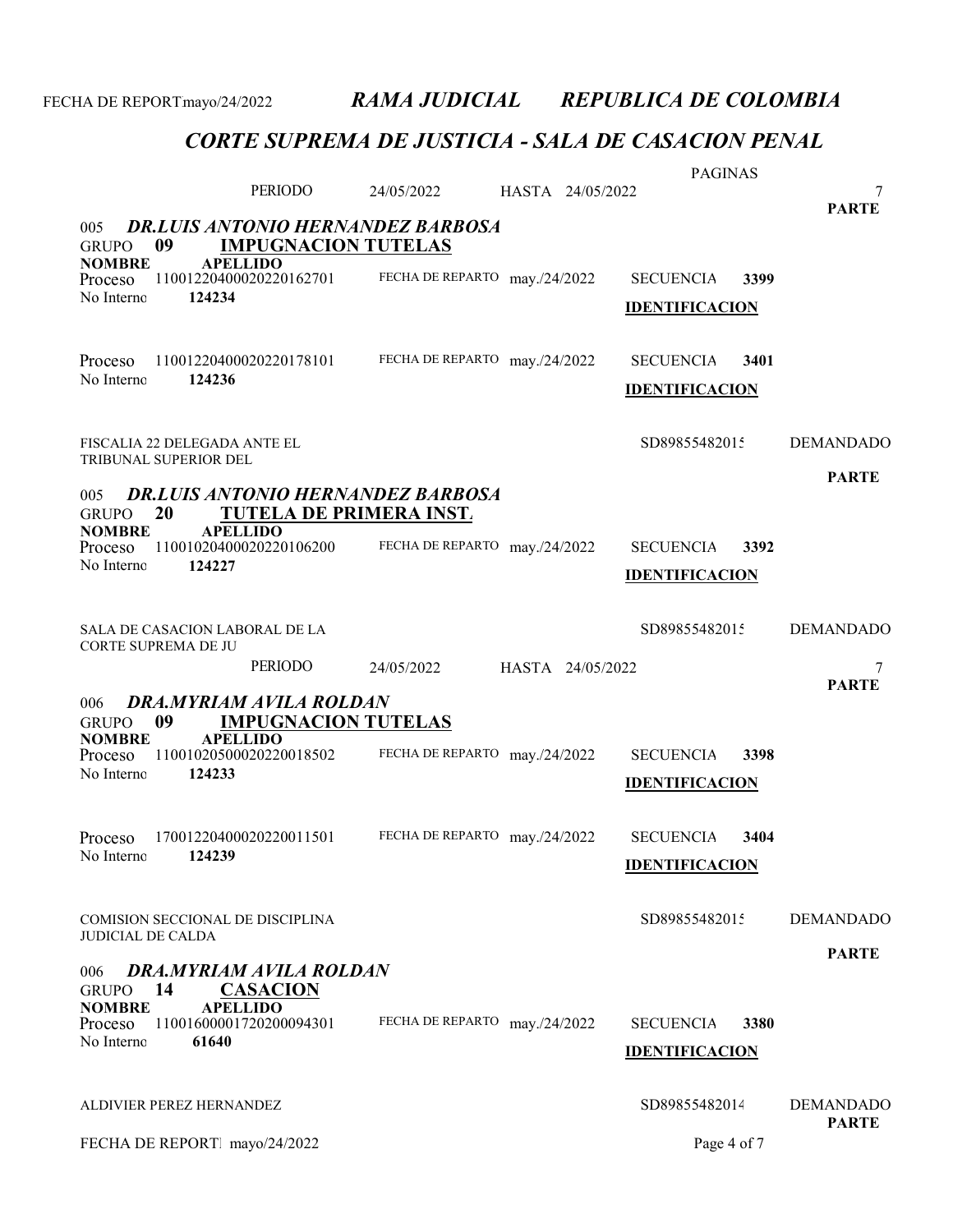### CORTE SUPREMA DE JUSTICIA - SALA DE CASACION PENAL

|                                                                                        |                                | <b>PAGINAS</b>           |                  |
|----------------------------------------------------------------------------------------|--------------------------------|--------------------------|------------------|
| DRA.MYRIAM AVILA ROLDAN<br>006<br>20<br><b>TUTELA DE PRIMERA INST.</b><br><b>GRUPO</b> |                                |                          |                  |
| <b>APELLIDO</b><br><b>NOMBRE</b><br>11001020400020220105800<br>Proceso                 | FECHA DE REPARTO may./24/2022  | <b>SECUENCIA</b><br>3388 |                  |
| No Interno<br>124223                                                                   |                                | <b>IDENTIFICACION</b>    |                  |
|                                                                                        |                                |                          |                  |
| <b>SALA PENAL DEL TRIBUNAL SUPERIOR</b>                                                |                                | SD89855482015            | <b>DEMANDADO</b> |
| DEL DISTRITO JUDI                                                                      |                                |                          | <b>PARTE</b>     |
| DRA.MYRIAM AVILA ROLDAN<br>006<br>27<br><b>INCIDENTE DESACATO</b><br><b>GRUPO</b>      |                                |                          |                  |
| <b>NOMBRE</b><br><b>APELLIDO</b><br>11001020400020220054802<br>Proceso                 | FECHA DE REPARTO may./24/2022  | <b>SECUENCIA</b><br>3395 |                  |
| No Interno<br>124230                                                                   |                                | <b>IDENTIFICACION</b>    |                  |
|                                                                                        |                                |                          |                  |
| <b>SALA PENAL DEL TRIBUNAL SUPERIOR</b><br>DEL DISTRITO JUDI                           |                                | SD89855482015            | <b>DEMANDADO</b> |
| <b>PERIODO</b>                                                                         | HASTA 24/05/2022<br>24/05/2022 |                          | 7                |
| DR.JOSE FRANCISCO ACUÑA VIZCAYA<br>007                                                 |                                |                          | <b>PARTE</b>     |
| 09<br><b>IMPUGNACION TUTELAS</b><br><b>GRUPO</b><br><b>NOMBRE</b><br><b>APELLIDO</b>   |                                |                          |                  |
| 25000220400020220027301<br>Proceso                                                     | FECHA DE REPARTO may./24/2022  | <b>SECUENCIA</b><br>3406 |                  |
| No Interno<br>124241                                                                   |                                | <b>IDENTIFICACION</b>    |                  |
|                                                                                        |                                |                          |                  |
| JUZGADO SEGUNDO PENAL DEL<br>CIRCUITO CON FUNCION DE                                   |                                | SD89855482016            | <b>DEMANDADO</b> |
| DR.JOSE FRANCISCO ACUÑA VIZCAYA<br>007                                                 |                                |                          | <b>PARTE</b>     |
| 12<br><b>EXTRADICIONES</b><br><b>GRUPO</b>                                             |                                |                          |                  |
| <b>NOMBRE</b><br><b>APELLIDO</b><br>11001020400020220105200<br>Proceso                 | FECHA DE REPARTO may./24/2022  | <b>SECUENCIA</b><br>3375 |                  |
| No Interno<br>61635                                                                    |                                | <b>IDENTIFICACION</b>    |                  |
|                                                                                        |                                |                          |                  |
| <b>JEISON DAVID GIL GALEANO</b>                                                        |                                | 11440354474              | <b>DEMANDADO</b> |
| <b>DR.JOSE FRANCISCO ACUÑA VIZCAYA</b><br>007<br>14<br><b>CASACION</b><br><b>GRUPO</b> |                                |                          | <b>PARTE</b>     |
| <b>NOMBRE</b><br><b>APELLIDO</b><br>05001600020620192595701<br>Proceso                 | FECHA DE REPARTO may./24/2022  | <b>SECUENCIA</b><br>3378 |                  |
| No Interno<br>61638                                                                    |                                | <b>IDENTIFICACION</b>    |                  |
|                                                                                        |                                |                          |                  |
| DANIEL STIVEN HERNANDEZ CANO                                                           |                                | SD89855482014            | <b>DEMANDADO</b> |
| <b>DR.JOSE FRANCISCO ACUÑA VIZCAYA</b><br>007                                          |                                |                          | <b>PARTE</b>     |

FECHA DE REPORT. mayo/24/2022 Page 5 of 7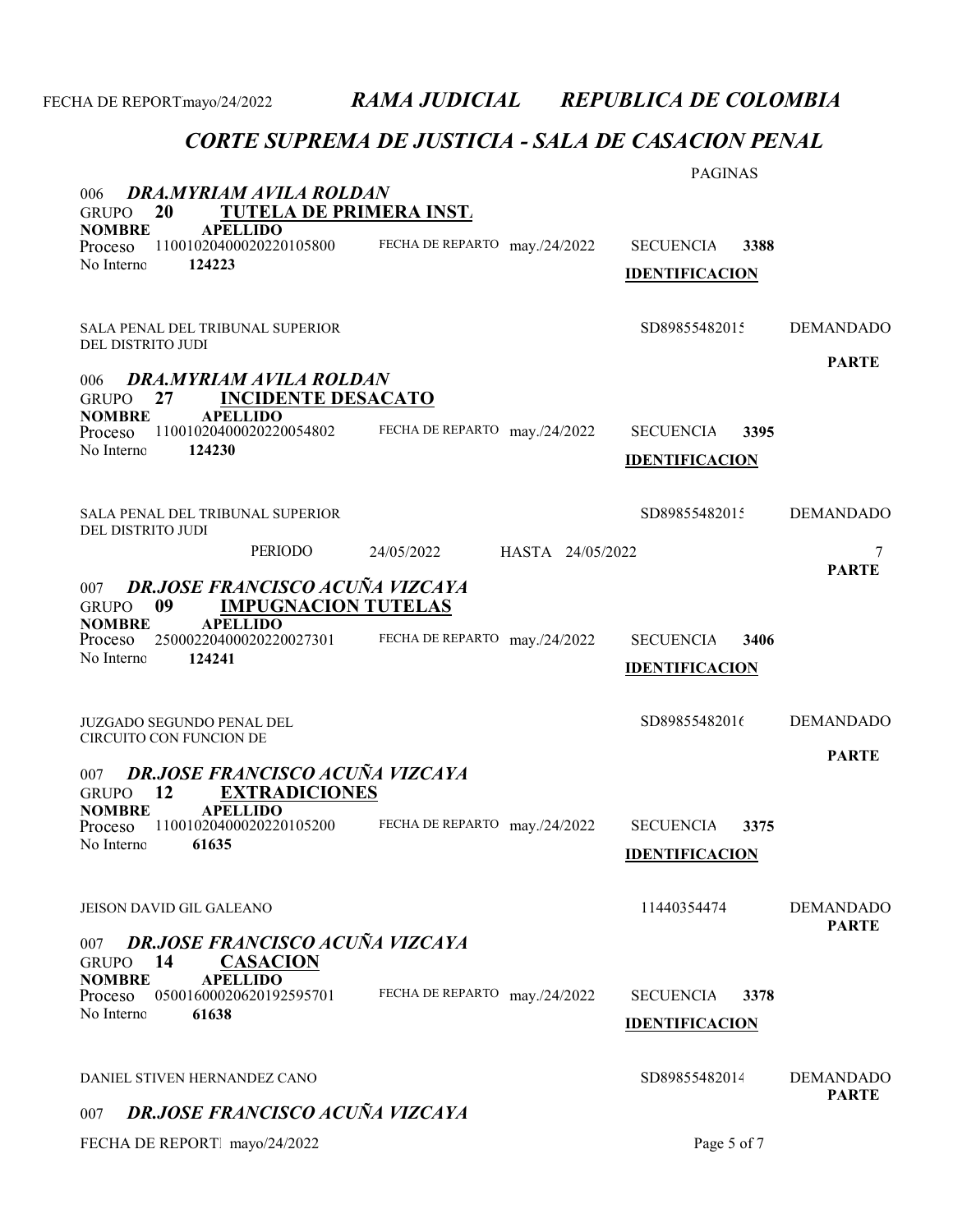|                               |                                                                          |                                | <b>PAGINAS</b>           |                   |
|-------------------------------|--------------------------------------------------------------------------|--------------------------------|--------------------------|-------------------|
| <b>GRUPO</b>                  | TUTELA DE PRIMERA INST.<br>20                                            |                                |                          |                   |
| <b>NOMBRE</b><br>Proceso      | <b>APELLIDO</b><br>11001020400020220105700                               | FECHA DE REPARTO may./24/2022  | <b>SECUENCIA</b><br>3387 |                   |
| No Interno                    | 124222                                                                   |                                | <b>IDENTIFICACION</b>    |                   |
|                               |                                                                          |                                |                          |                   |
| Proceso                       | 11001020400020220105900                                                  | FECHA DE REPARTO may./24/2022  | <b>SECUENCIA</b><br>3389 |                   |
| No Interno                    | 124224                                                                   |                                | <b>IDENTIFICACION</b>    |                   |
|                               |                                                                          |                                |                          |                   |
| DEL DISTRITO JUDI             | SALA PENAL DEL TRIBUNAL SUPERIOR                                         |                                | SD89855482015            | <b>DEMANDADO</b>  |
|                               | PERIODO                                                                  | HASTA 24/05/2022<br>24/05/2022 |                          | 7                 |
|                               |                                                                          |                                |                          | <b>PARTE</b>      |
| 008<br><b>GRUPO</b>           | <b>DRA, PATRICIA SALAZAR CUELLAR</b><br>09<br><b>IMPUGNACION TUTELAS</b> |                                |                          |                   |
| <b>NOMBRE</b><br>Proceso      | <b>APELLIDO</b><br>11001220400020220166701                               | FECHA DE REPARTO may./24/2022  | <b>SECUENCIA</b><br>3400 |                   |
| No Interno                    | 124235                                                                   |                                | <b>IDENTIFICACION</b>    |                   |
|                               |                                                                          |                                |                          |                   |
| Proceso                       | 66001220400020220005501                                                  | FECHA DE REPARTO may./24/2022  | <b>SECUENCIA</b><br>3408 |                   |
| No Interno                    | 124243                                                                   |                                | <b>IDENTIFICACION</b>    |                   |
|                               |                                                                          |                                |                          |                   |
|                               | <b>JUZGADO SEGUNDO PENAL DEL</b>                                         |                                | SD89855482016            | <b>DEMANDADO</b>  |
|                               | CIRCUITO CON FUNCION DE                                                  |                                |                          |                   |
| 008                           | DRA.PATRICIA SALAZAR CUELLAR                                             |                                |                          | <b>PARTE</b>      |
| <b>GRUPO</b>                  | <b>COLISIONES DE TUTELA</b><br>21                                        |                                |                          |                   |
| <b>NOMBRE</b><br>Proceso      | <b>APELLIDO</b><br>11001020400020220106400                               | FECHA DE REPARTO may./24/2022  | <b>SECUENCIA</b><br>3394 |                   |
| No Interno                    | 124229                                                                   |                                | <b>IDENTIFICACION</b>    |                   |
|                               |                                                                          |                                |                          |                   |
|                               | SECRETARIA DE MOVILIDAD DE                                               |                                | SD89855482015            | <b>DEMANDADO</b>  |
| <b>MEDELLIN</b>               |                                                                          |                                |                          |                   |
|                               | PERIODO                                                                  | 24/05/2022<br>HASTA 24/05/2022 |                          | 7<br><b>PARTE</b> |
| 009                           | <b>DR.FERNANDO LEON BOLAÑOS PALACIOS</b>                                 |                                |                          |                   |
| <b>GRUPO</b><br><b>NOMBRE</b> | <b>IMPUGNACION TUTELAS</b><br>09<br><b>APELLIDO</b>                      |                                |                          |                   |
| Proceso                       | 05001220400020220044501                                                  | FECHA DE REPARTO may./24/2022  | <b>SECUENCIA</b><br>3396 |                   |
| No Interno                    | 124231                                                                   |                                | <b>IDENTIFICACION</b>    |                   |
|                               |                                                                          |                                |                          |                   |
| Proceso                       | 54001220300020220020801                                                  | FECHA DE REPARTO may./24/2022  | <b>SECUENCIA</b><br>3407 |                   |
| No Interno                    | 124242                                                                   |                                | <b>IDENTIFICACION</b>    |                   |
|                               |                                                                          |                                |                          |                   |
|                               | FECHA DE REPORT mayo/24/2022                                             |                                | Page 6 of 7              |                   |